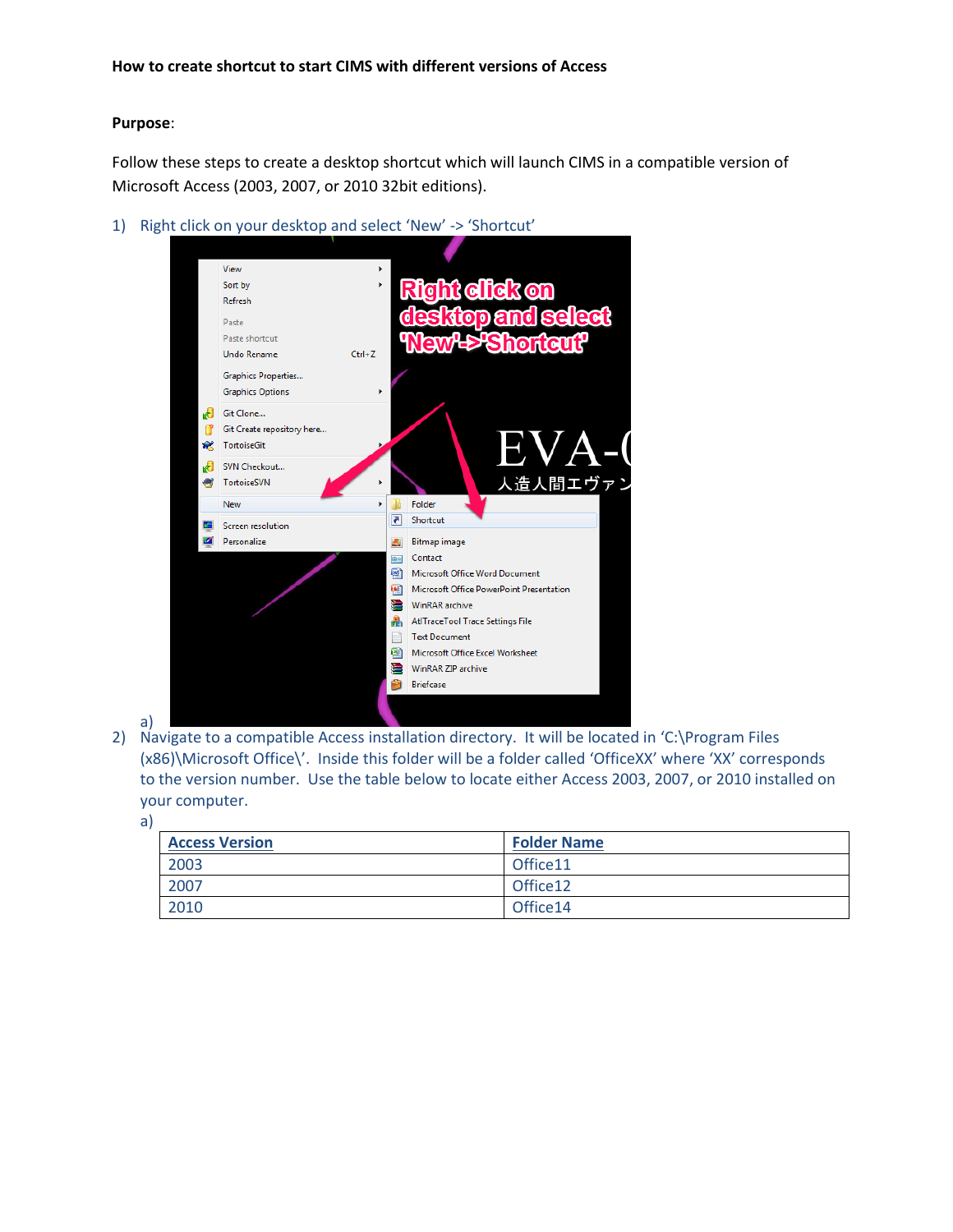## **How to create shortcut to start CIMS with different versions of Access**

|                     |                                                                                                                              | $\Sigma$ |  |  |  |  |
|---------------------|------------------------------------------------------------------------------------------------------------------------------|----------|--|--|--|--|
|                     | <b>Create Shortcut</b>                                                                                                       |          |  |  |  |  |
| <b>New shortcut</b> | What item would you like to create a shortcut for?                                                                           |          |  |  |  |  |
|                     | This wizard helps you to create shortcuts to local or network programs, files, folders, computers, or<br>Internet addresses. |          |  |  |  |  |
|                     | Type the location of the item:<br>Browse                                                                                     |          |  |  |  |  |
|                     | Click Next to continue.                                                                                                      |          |  |  |  |  |
|                     | $\overline{\mathbf{x}}$<br><b>Browse for Files or Folders</b>                                                                |          |  |  |  |  |
|                     | Select the target of the shortcut below:                                                                                     |          |  |  |  |  |
| 4                   | <b>Microsoft Office</b><br>A                                                                                                 |          |  |  |  |  |
|                     | <b>Document Themes 12</b><br><b>Document Themes 14</b><br>Cancel<br>Next                                                     |          |  |  |  |  |
|                     | <b>Document Themes 15</b>                                                                                                    |          |  |  |  |  |
|                     | <b>MEDIA</b><br>$\triangleright$                                                                                             |          |  |  |  |  |
|                     | <b>Multiple versions of</b><br>OFFICE11                                                                                      |          |  |  |  |  |
|                     | Office12<br><b>ce products</b><br>Office14                                                                                   |          |  |  |  |  |
|                     | Office15                                                                                                                     |          |  |  |  |  |
|                     | <b>Inst</b><br>٠<br><b>Stationery</b><br>Ш<br>٠                                                                              |          |  |  |  |  |
| Make New Folder     | OK<br>Cancel                                                                                                                 |          |  |  |  |  |

b) c) Find the 'msaccess.exe' file within the office folder you selected and press 'OK' followed by 'Next'.

|                          | $\Sigma$                                                                                                                     |
|--------------------------|------------------------------------------------------------------------------------------------------------------------------|
|                          | <b>Create Shortcut</b>                                                                                                       |
| New shortcut             | What item would you like to create a shortcut for?                                                                           |
|                          | This wizard helps you to create shortcuts to local or network programs, files, folders, computers, or<br>Internet addresses. |
|                          | Type the location of the item:<br>Browse                                                                                     |
|                          | Click Next to continue.                                                                                                      |
|                          | <b>Browse for Files or Folders</b><br>$\mathbf{x}$                                                                           |
|                          | Select the target of the shortcut below:                                                                                     |
|                          | Microsoft.Office.Interop.InfoPath. ^                                                                                         |
|                          | Microsoft.Office.Interop.InfoPath.<br>Microsoft.Office.Interop.InfoPath.<br><b>Next</b><br>Cancel<br>MIMEDIR.DLL<br>G.       |
|                          | MLCFG32.CPL                                                                                                                  |
|                          | MLSHEXT.DLL<br>MML2OMML.XSL                                                                                                  |
|                          | MSACC.OLB                                                                                                                    |
|                          | MSACCESS.EXE                                                                                                                 |
| $\overline{\phantom{a}}$ | msaccess.exe.manifest<br>m.<br>٠                                                                                             |
|                          | Make New Folder<br>OK<br>Cancel                                                                                              |

i) d) Name the new shortcut 'CIMS' and press 'Finished' to close out the window.